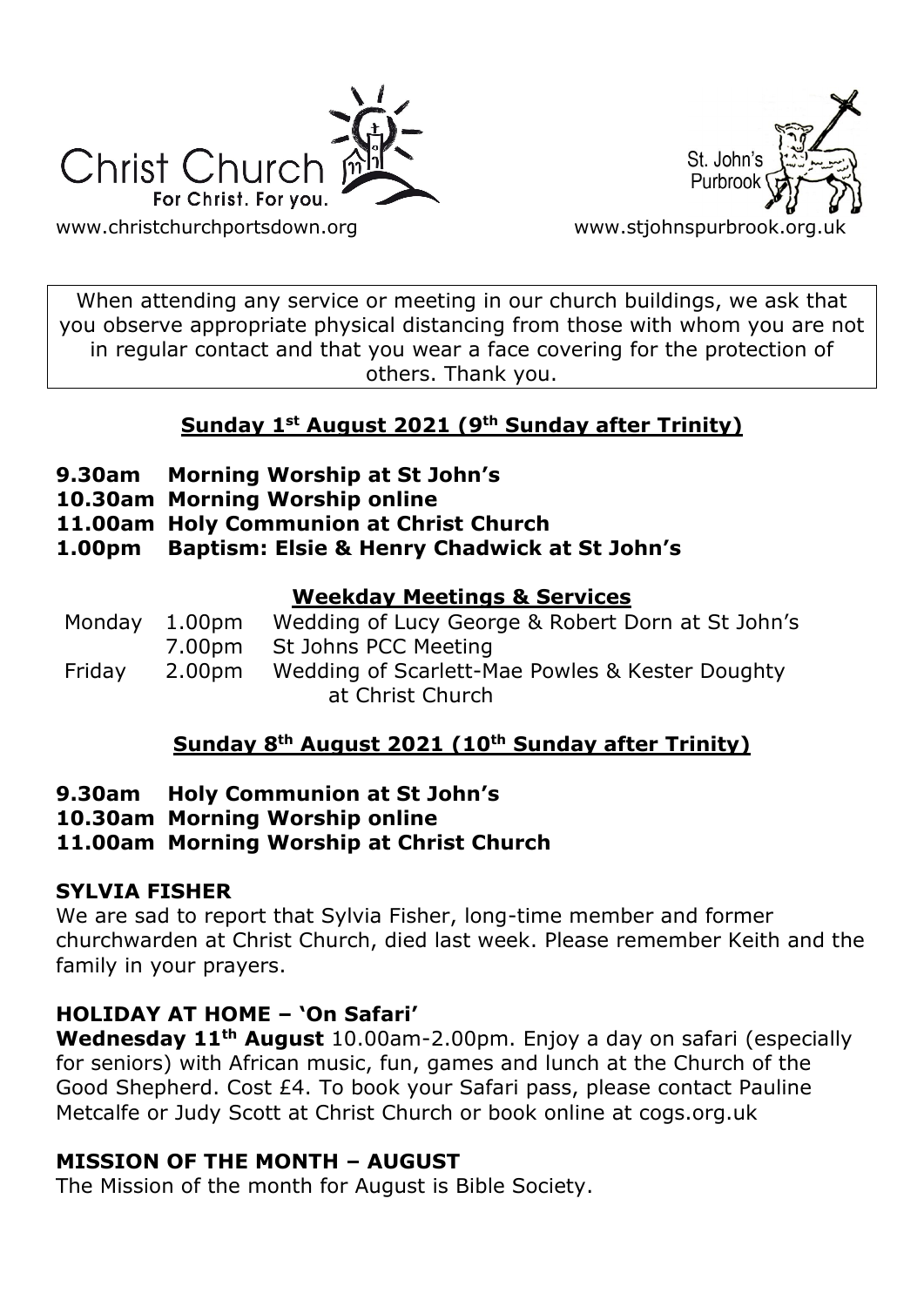# **PARISH ADMINISTRATOR**

Emma Evans, our parish administrator, is leaving us. We are grateful to Emma for the work she has done on behalf of both parishes and wish her well. We would like to appoint a volunteer administrator (unpaid) to work in the parish office for around 3hrs/week, to cover some core tasks such as producing, distributing and printing this notice sheet and administration relating to weddings and baptisms. Please contact Revd Andy for further information.

# **RUSTY CUTTERS**

Can you wield a strimmer? The volunteer workforce who care for the churchyard at Christ Church are looking for more help. Speak to Peter Clark or Revd Andy for details.

| <b>CONTACTS</b>     |                                            |
|---------------------|--------------------------------------------|
| <b>Vicar</b>        | <b>Revd Andy Wilson</b> (day off Monday)   |
|                     | vicar@christchurchportsdown.org            |
|                     | purbrookvicar@gmail.com                    |
| <b>Curate</b>       | Revd Matt Grove (day off Friday)           |
|                     | matt.grove@christchurchportsdown.org       |
| Churchwarden        | <b>Stephen Anderson</b>                    |
| <b>CCP</b>          | stephen.anderson@christchurchportsdown.org |
| <b>Churchwarden</b> | <b>Karina Golledge</b>                     |
| <b>CCP</b>          | thegolledges@btinternet.com                |
| <b>Churchwarden</b> | <b>Bill Jeffery</b>                        |
| <b>SJP</b>          | purbrookchurch@gmail.com                   |
| <b>Hall Manager</b> | Jacqui Wilson                              |
| <b>CCP</b>          | hall.manager@christchurchportsdown.org     |
| Website             | <b>Matt Doe</b>                            |
|                     | webmaster@christchurchportsdown.org        |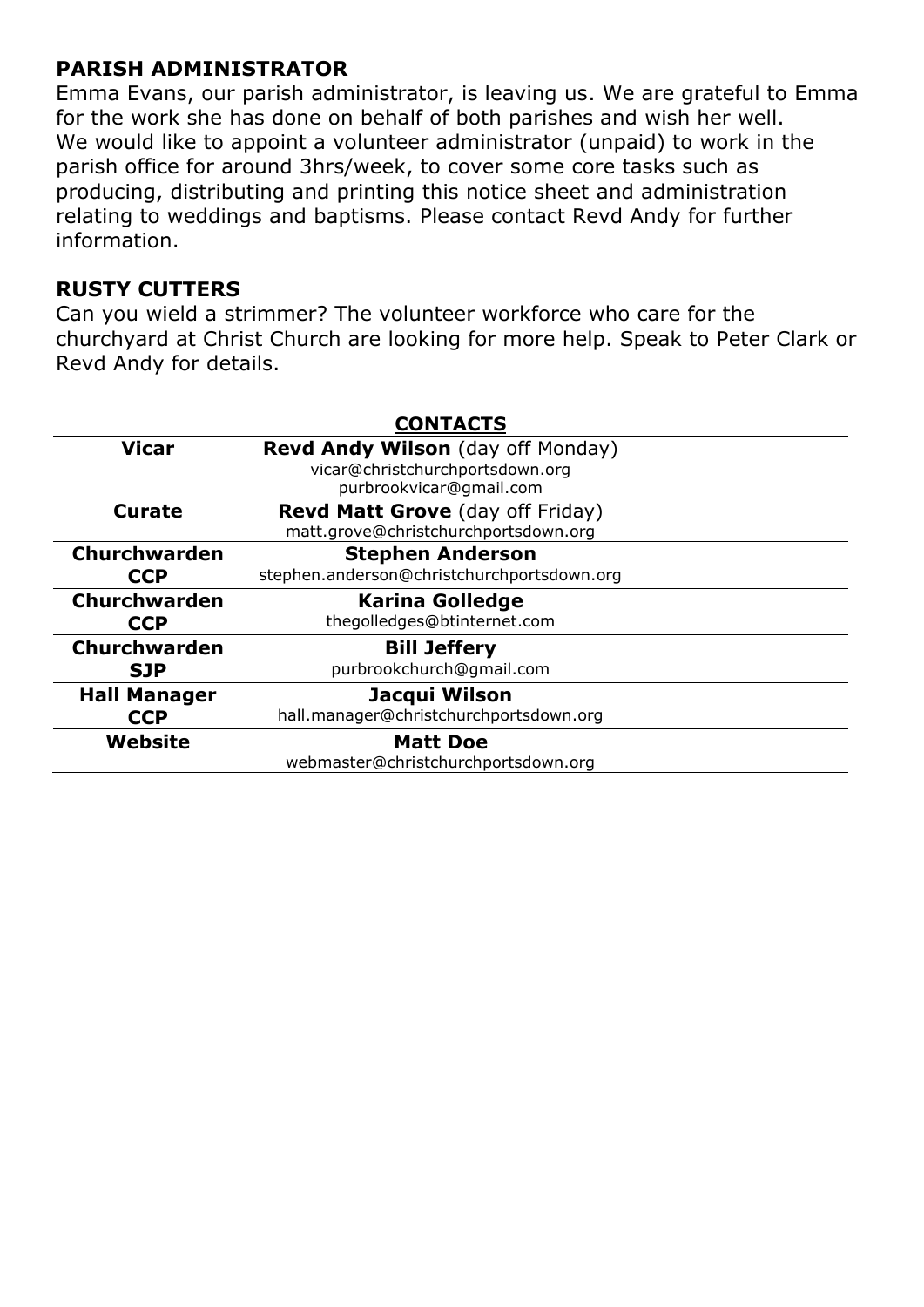# **Sunday 1 August 2021**

9th Sunday after Trinity

### **Collect**

Almighty God, who sent your Holy Spirit to be the life and light of your Church: open our hearts to the riches of your grace, that we may bring forth the fruit of the Spirit in love and joy and peace; through Jesus Christ your Son our Lord, who is alive and reigns with you, in the unity of the Holy Spirit, one God, now and for ever. *Amen*

### **Exodus 16:2–4, 9–15**

<sup>2</sup> The whole congregation of the Israelites complained against Moses and Aaron in the wilderness.<sup>3</sup> The Israelites said to them, 'If only we had died by the hand of the Lord in the land of Egypt, when we sat by the fleshpots and ate our fill of bread; for you have brought us out into this wilderness to kill this whole assembly with hunger.' <sup>4</sup> Then the Lord said to Moses, 'I am going to rain bread from heaven for you, and each day the people shall go out and gather enough for that day. In that way I will test them, whether they will follow my instruction or not.  $9$  Then Moses said to Aaron, 'Say to the whole congregation of the Israelites, "Draw near to the Lord, for he has heard your complaining." <sup>10</sup> And as Aaron spoke to the whole congregation of the Israelites, they looked towards the wilderness, and the glory of the Lord appeared in the cloud. <sup>11</sup> The Lord spoke to Moses and said,  $12$  I have heard the complaining of the Israelites; say to them, "At twilight you shall eat meat, and in the morning, you shall have your fill of bread; then you shall know that I am the Lord your God." $13$  In the evening quails came up and covered the camp; and in the morning there was a layer of dew around the camp.

 $14$  When the layer of dew lifted, there on the surface of the wilderness was a fine flaky substance, as fine as frost on the ground.  $15$  When the Israelites saw it, they said to one another, 'What is it?' For they did not know what it was. Moses said to them, 'It is the bread that the Lord has given you to eat.

#### **This is the word of the Lord.** *Thanks be to God.*

#### **Psalm 78:23–29**

 $23$  So he commanded the clouds above and opened the doors of heaven.  $24$  He rained down upon them manna to eat and gave them the grain of heaven.  $25$  So mortals ate the bread of angels; he sent them food in plenty.  $26$  He caused the east wind to blow in the heavens and led out the south wind by his might.  $27$  He rained flesh upon them as thick as dust and winged fowl like the sand of the sea.  $28$  He let it fall in the midst of their camp and round about their tents. <sup>29</sup> So they ate and were well filled, for he gave them what they desired.

### **Ephesians 4:1–16**

**<sup>4</sup>** I therefore, the prisoner in the Lord, beg you to lead a life worthy of the calling to which you have been called,  $2$  with all humility and gentleness, with patience, bearing with one another in love,  $3$  making every effort to maintain the unity of the Spirit in the bond of peace. <sup>4</sup>There is one body and one Spirit, just as you were called to the one hope of your calling,  $5$  one Lord, one faith, one baptism,  $6$  one God and Father of all, who is above all and through all and in all.  $^7$  But each of us was given grace according to the measure of Christ's gift. <sup>8</sup>Therefore it is said, 'When he ascended on high he made captivity itself a captive; he gave gifts to his people.<sup> $\prime$  9</sup> (When it says, 'He ascended', what does it mean but that he had also descended into the lower parts